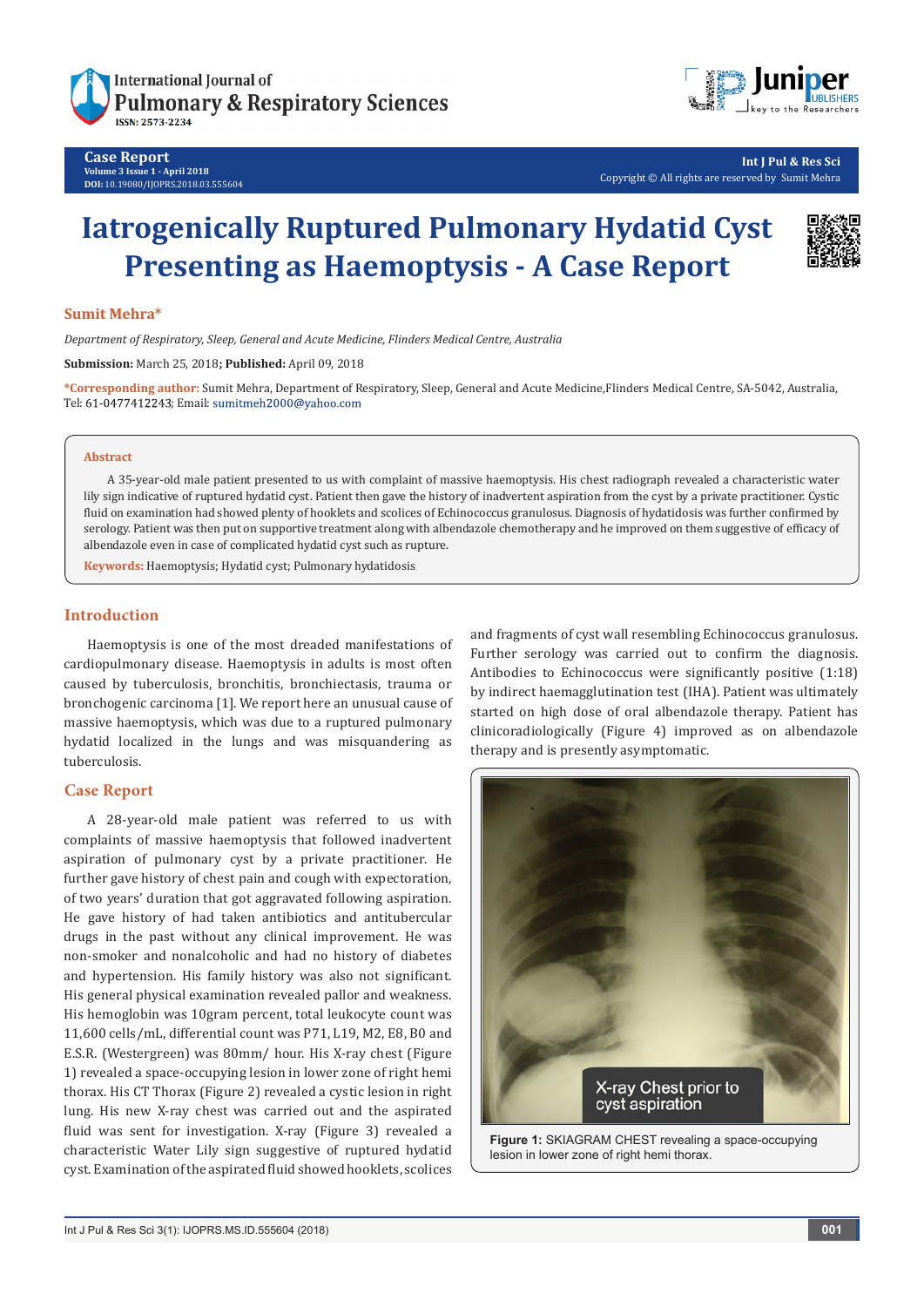

**Figure 2 : CT THORAX revealing a cystic lesion in right lung.** 



**Figure 3 :** SKIAGRAM CHEST revealing a characteristic Water Lily sign suggestive of ruptured hydatid cyst.



#### **Discussion**

Larvae of the tapeworm Echinococcus cause echinococcosis or hydatid disease. Four species are recognized but Echinococcus granulosus causes the vast majority of infestations in humans. Hydatid disease may involve any organ of the body. However due to the effect of hepatic and pulmonary capillary sieves in

containing the larvae, approximately 65% to 70% cysts occur in the liver followed by 15% to 30% in lungs. The remaining 3% to 5% cysts may be found virtually anywhere but most commonly in the spleen, kidney, brain and bones. Thus, liver and lungs are the two common sites of involvement in hydatid disease. Concomitant involvement of both liver and lung may be noticed in 10% of the cases [2], a condition given the name Hepatopulmonary Hydatidosis (HPH Disease) [3]. Isolated primary pulmonary hydatidosis with normal liver and no other sites of localization of the cyst is an unusual finding. Pulmonary echinococcal cysts are usually solitary but may be multiple in 20-30% cases [4]. It is further more common in children and less common in adults [5].

Hydatid disease may present with varied clinical manifestations. Involvement of lung by hydatid cyst may result in chest pain, chronic cough, expectoration, dyspnea, eosinophillic pneumonitis, pneumothorax, pleural effusion, parasitic lung embolism and even haemoptysis [6]. The mechanism of haemoptysis as in pulmonary hydatidosis may be due to pressure erosion of a bronchus or an obstructive effect with a bronchial infection. There may be occasional rupture of cyst into the bronchus resulting in massive haemoptysis as seen in the present case [7,8]. Underlying etiology for haemoptysis may be unknown in 20% of the cases [9]. Rupture of hydatid cyst can occur spontaneously and sometimes can be an initial manifestation of the occult disease. However it more commonly occurs after accidental aspiration of pulmonary hydatid cyst as in our case. In recent years percutaneous aspiration has been reported to be safe as the treatment of pulmonary hydatid cyst [10].

However it should be done under albendazole coverage and they should be punctured under US or CT guidance in the presence of an anesthesiologist who intervenes in cases of allergic manifestations or anaphylactic shock. But in this case aspiration was done accidentally and in unguided manner. Such a procedure has long been discouraged because of risks of anaphylactic shock and spillage of the fluid and this may even be lethal. Although surgery was earlier considered to be essential but now chemotherapy is considered as to be effective in treating pulmonary hydatidosis even if complications such as rupture occur. Galankis E et al. [11] reports a case of rupture of cyst in an 11-year-old boy with bacterial super infection who was treated with 3 courses of albendazole and recovered fully, uneventfully and without relapse. Even rupture following treatment with albendazole may occur [11,12]. However continuing albendazole in such cases also led to eventual cure of the disease [12]. Whether albendazole really increases the chances of cyst rupture remains to be answered. However, it is recommended that Albendazole should be continued even if the patient develops rupture of the cyst [13]. It should also be used in setting where the fluid leakage is not obvious like during surgery to minimize or eliminate the chances of recurrence and dissemination.